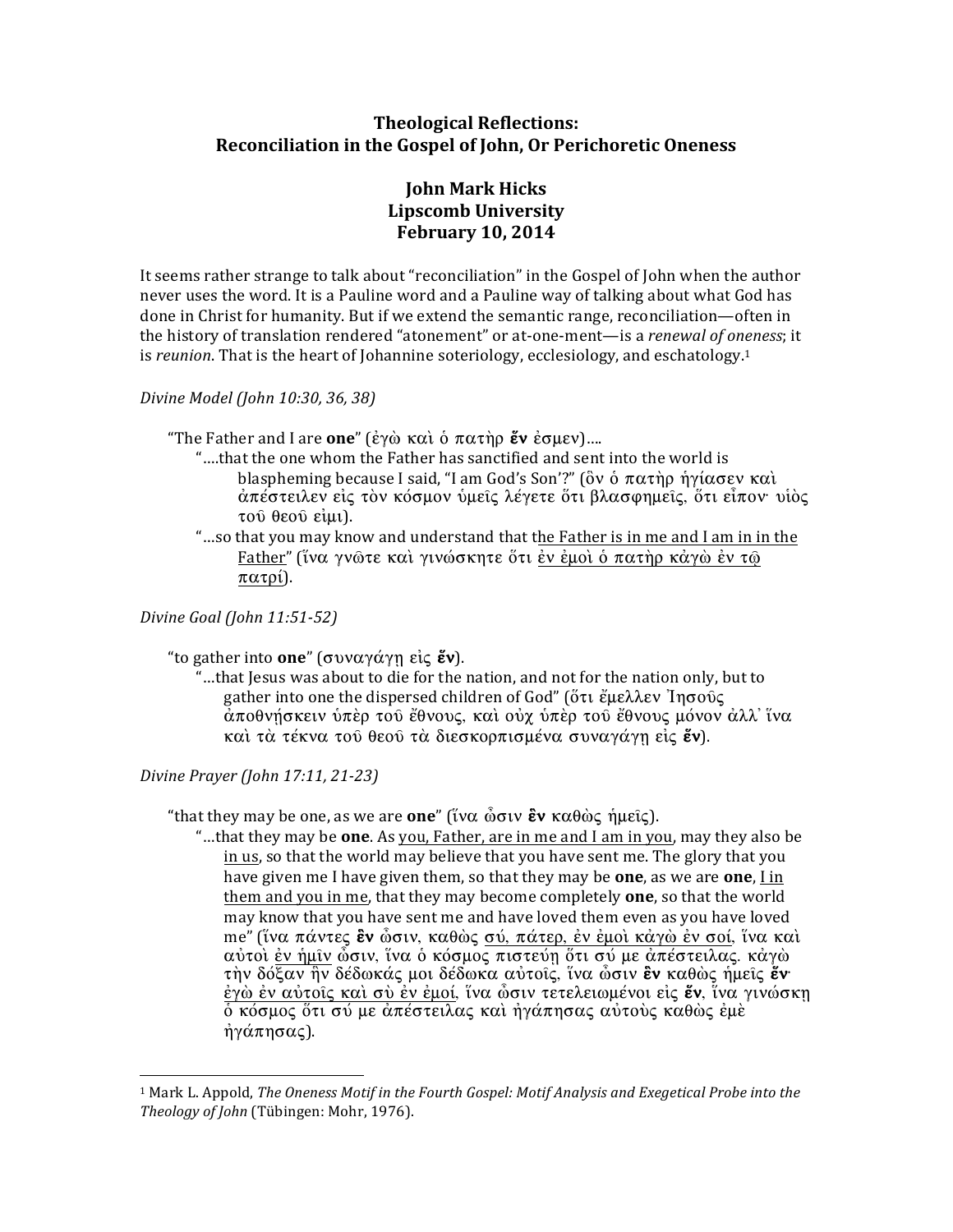#### I. John 17: Prayer

As the conclusion to the Farewell Discourse, which began in 13:31, this liturgical act is a theological commentary on the incarnation, introduces the passion, and reflects Eucharistic prayer practices in the Johannine community. Newbigin believes that the prayer "reflects the early church's understanding of what happened in the Upper Room." It is, then, a "representation of what Jesus was doing when he prayed in the presence of his disciples during the Supper" and reflects the "continuous experience of the community which gathers week by week to rehearse again the words and actions of Jesus on that night."2

Following Raymond Brown and Oscar Cullmann,<sup>3</sup> Ario Duba has cogently argued that John 13:31-17:26 functions as a Eucharistic word and prayer that emphasizes the "complementarity of anamnesis and epiclesis."<sup>4</sup> Invoking the themes of glorification, asking and receiving, the coming of the Spirit, the centrality of the Word, interpenetrating presence, and memory with inaugurated presence, Duba's work permits a reading of the Farewell Discourse that envisions the beloved community sharing a Eucharistic meal in union with the Triune God and each other.

#### **Structure of Prayer**

Jesus prays for himself  $(17:1-5)$ . Jesus prays for his disciples (17:6-19). Jesus prays for future disciples and the world (17:20-26).

#### Structure of the Oneness Section (17:20-23)<sup>5</sup>

Not for these alone do I pray, but also for those believing in me through their word. THAT all may be one AS you, Father, in me and I in you THAT they may also be in us THAT the world may believe that you have sent me.

The glory that you have given me I have given them THAT they may be one AS we are one, I in them and you in me, THAT they may be completed into **one** THAT the world may know that you have sent me and have loved them AS you have loved me.

<sup>&</sup>lt;sup>2</sup> Newbigin, The Light Has Come: An Exposition of the Fourth Gospel (Grand Rapids: Eerdmans, 1982) 224.

<sup>&</sup>lt;sup>3</sup> Raymond E. Brown, The Gospel According to John (The Anchor Bible; Garden City, New York: Doubleday 1970), 2:656 and Oscar Cullmann, *La Foi et Le Culte de l'Eglise Primitive* (Neuchatel, Switzerland: Editions De-lachaux Niestlé, 1963), 200.

<sup>&</sup>lt;sup>4</sup> Ario D. Duba, "Hints for a Morphology of Eucharistic Praying: A Study of John 13:31-17:26," Worship 57.4 (1983) 365.

<sup>&</sup>lt;sup>5</sup> Brown, The Gospel According to John, 2:769.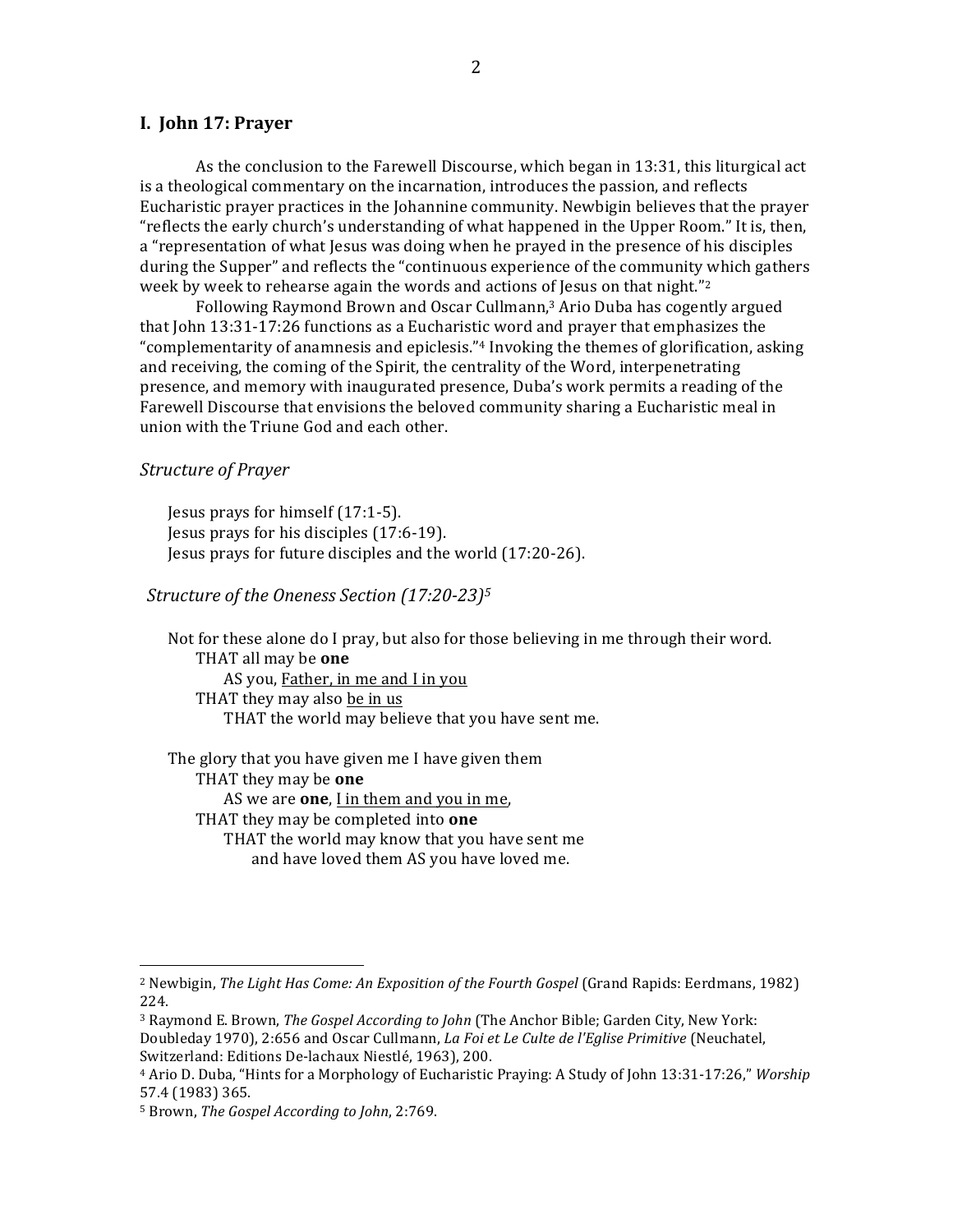Janzen comments: If the love between the Father and the Son is a love of mutual indwelling, and if that love, that mutual indwelling, predates the creation of the world (1:1-2; 17:5), this must mean that the world was created out of the matrix of that love. The love spoken of in 3:16, then, is a love that seeks to reclaim and redeem a world gone astray from that love, and to draw that world back into the sphere of that love. This, again, suggests that the third hina clause in John 17:20-21 and in 17:22-23 indicates the ultimate saving purpose to be served through the *proximate* concerns expressed in the first two hing clauses of those two "blocks." <sup>6</sup>

Structure of the Final Section (17:24-26)

Father. I desire that those whom you have given me, may be with me where I am to see my glory, which you have given me because you **loved** me before the foundation of the world. Righteous Father, the world does not know you, but I know you, and these know that you have sent me. I made your name known to them and I will make it know, so that the **love** with which you have **loved** me may be in them and I in them.

## **Theological Observations**

- 1. Creation (the world) arises out of the love between the Father and the Son.
- 2. The goal of God is to include humanity within the orbit of divine love.
- 3. This experience of this love is characterized by mutual indwelling.
- 4. The oneness of the Father and Son is shared with those who believe and know.
- 5. This oneness includes a missional purpose that the world might believe and know.

## II. The Divine Oneness: Perichoresis.

## **Cautions**

1. Antonius Kireopoulous, among others, has pointed out that the common use of perichoresis as the nature of divine oneness is a misunderstanding of its classic meaning. Perichoresis does not define the essential oneness of God but "reflects the oneness that they share." The "perichoresis of the three divine persons," contra to Moltmann, "is not the "divine nature itself" but the "mirror" of their divinity.<sup>7</sup>

<sup>&</sup>lt;sup>6</sup> J. Gerald Janzen, "The Scope of Jesus's High Priestly Prayer in John 17," Encounter 67.1 (2006) 9. 7 Antonius Steve Kireopoulous, "The Current State of Ecumenical Fellowship from a Perichoretic Lens," International Journal of Orthodox Theology 3.4 (2002) 5. Others include Karen Kilby, 'Perichoresis and Projection: Problems with Social Doctrines of the Trinity' in New Blackfriars 81 (2000): 432-445 and Randall E. Otto, "The Use and Abuse of Perichoresis in Recent Theology," Scottish Journal of Theology 54.4 (2001) 366-84. For a full discussion, see Antonios Steve Kireopoulos, "The Dialogue with Orthodox Theology in the Ecclesiology of Jürgen Moltmann: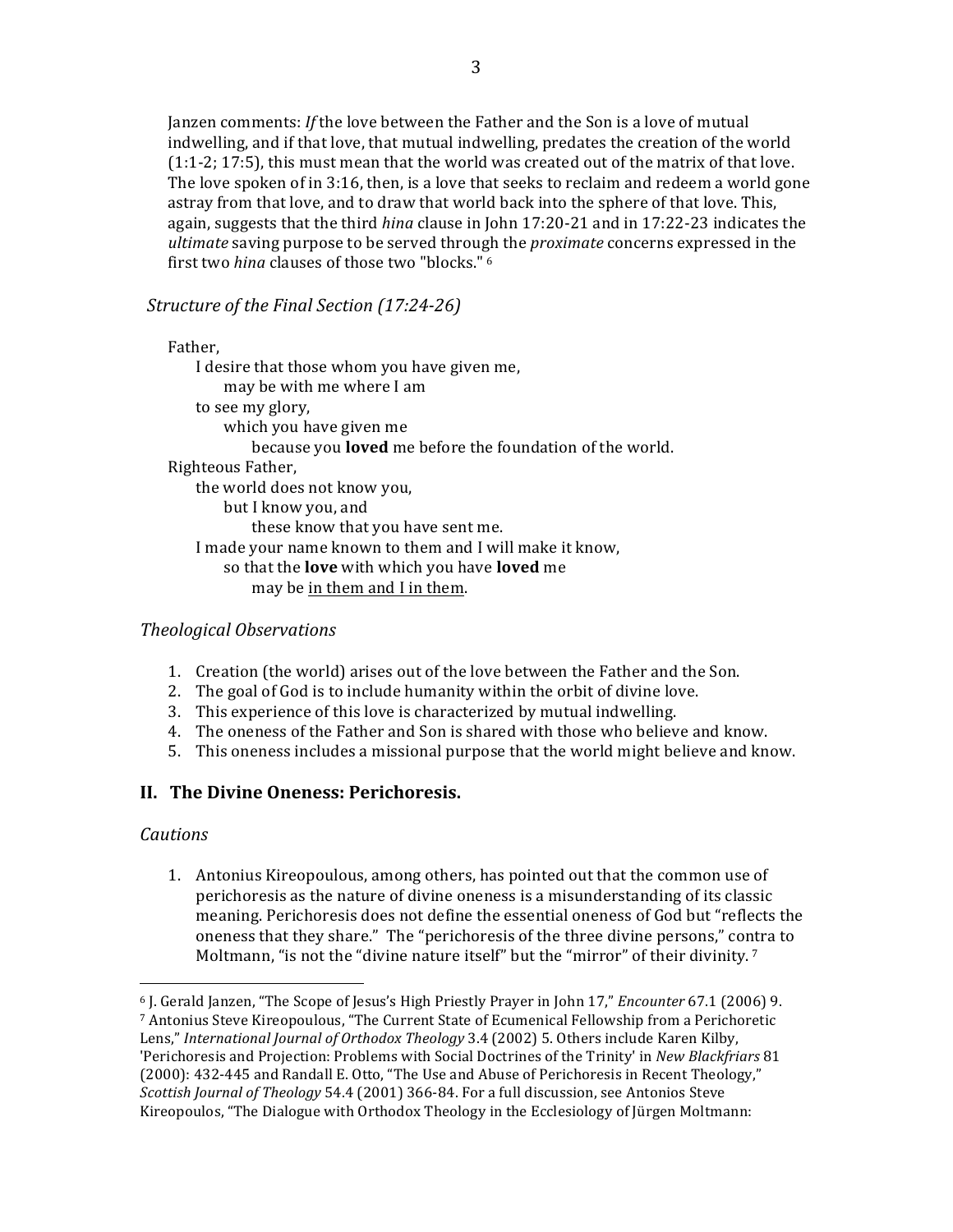2. While the perichoretic oneness present within the Gospel of John may be extended theologically to the Spirit, the Gospel itself never includes the Spirit in the perichoresis. While the Father dwells in the Son (10:38; 14:10-11; 17:21, 23) and the Son dwells in the Father  $(1:18; 10:38; 14:10-11; 14:20; 17:21)$ , this language is not applied to the Spirit. However, the Spirit is "in" the disciples  $(14:17)$ , which is a significant point discussed below.

#### *Defining'the'Divine'Perichoresis in'the'Gospel of'John*

The Greek word describes the mutual indwelling, interpenetration, and co-inherence of the Father and Son. This relationality involves self-giving to the other. Though they indwell each other neither one is absorbed by the other so that the identity of each is preserved. The Father and Son are self-differentiated yet relationally constituted so that the plurality (diversity) is preserved rather then erased. The perichoresis of the Father and Son expresses a unity-in-diversity, a unity that enjoys the particularity of the other.

Love is the key identifying factor in this perichoretic relationship. Their mutual love flows out of their essential nature since God is love. It is a love that involves, as we read through the Gospel of John, loyalty (honor), mutuality, shared commitments, shared mission, and transparency. This self-giving love is expressed in the act of creation itself as a shared task between the Father and the Son. Moltmann summarizes it this way: "God's creative love is grounded in his humble, self-humiliating love. This selfrestricting love is the beginning of that self-emptying of God, which Philippians 2 sees as the divine mystery of the Messiah. Even in order to create heaven and earth, God emptied himself of his all-plenishing omnipotence, and as creator took upon himself the form of a servant."<sup>8</sup>

Perichoresis, then, expresses both divine community and differentiation, and it also expresses both kenotic self-giving towards the other while also fully and transparently receiving the love of the other.<sup>9</sup> It is this relationality that opens God to others beyond the Trinity.

"The unity of Jesus, the Son of the Father, and God, the Father of Jesus, is not an exclusive and closed unity like a circle or a triangle...It is a wide open, inviting, and integrating unity. The perichoretic unity of the divine Persons and Spaces is so wide open that the whole world can find room and rest and the fullness of eternal life within it. All creatures can enter into God to find their freedom and living space and home in the Trinity. The divine Trinity is not "open" because it is imperfect, but by virtue of graciously overflowing love. The trinitarian God is redeeming 'broad room' for all creatures and the life-space for all living beings: 'May they also be *in us*.'"<sup>10</sup>

!!!!!!!!!!!!!!!!!!!!!!!!!!!!!!!!!!!!!!!!!!!!!!!!!!!!!!!!!!!!!!!!!!!!!!!!!!!!!!!!!!!!!!!!!!!!!!!!!!!!!!!!!!!!!!!!!!!!!!!!!!!!!!!!!!!!!!!!!!!!!!!!!!!!!!!!!!!!!!!!!!!!

<sup>10</sup> Ibid., 375.

Trinitarian Theology and Pneumatology as the Twin Pillars of Ecclesiology" (PhD. Dissertation, Fordham University, 2003).

<sup>&</sup>lt;sup>8</sup> Jürgen Moltmann, *God in Creation: A New Theology of Creation and the Spirit of God*, trans. By Margaret Kohl (San Francisco, CA: Harper and Row, 1985), 88.

<sup>&</sup>lt;sup>9</sup> Jürgen Moltmann, "God in the World—The World in God: Perichoresis in Trinity and Eschatology." in *Gospel of John and Christian Theology*, ed. Richard Bauckham (Grand Rapids: Eerdmans, 20008), 372-375.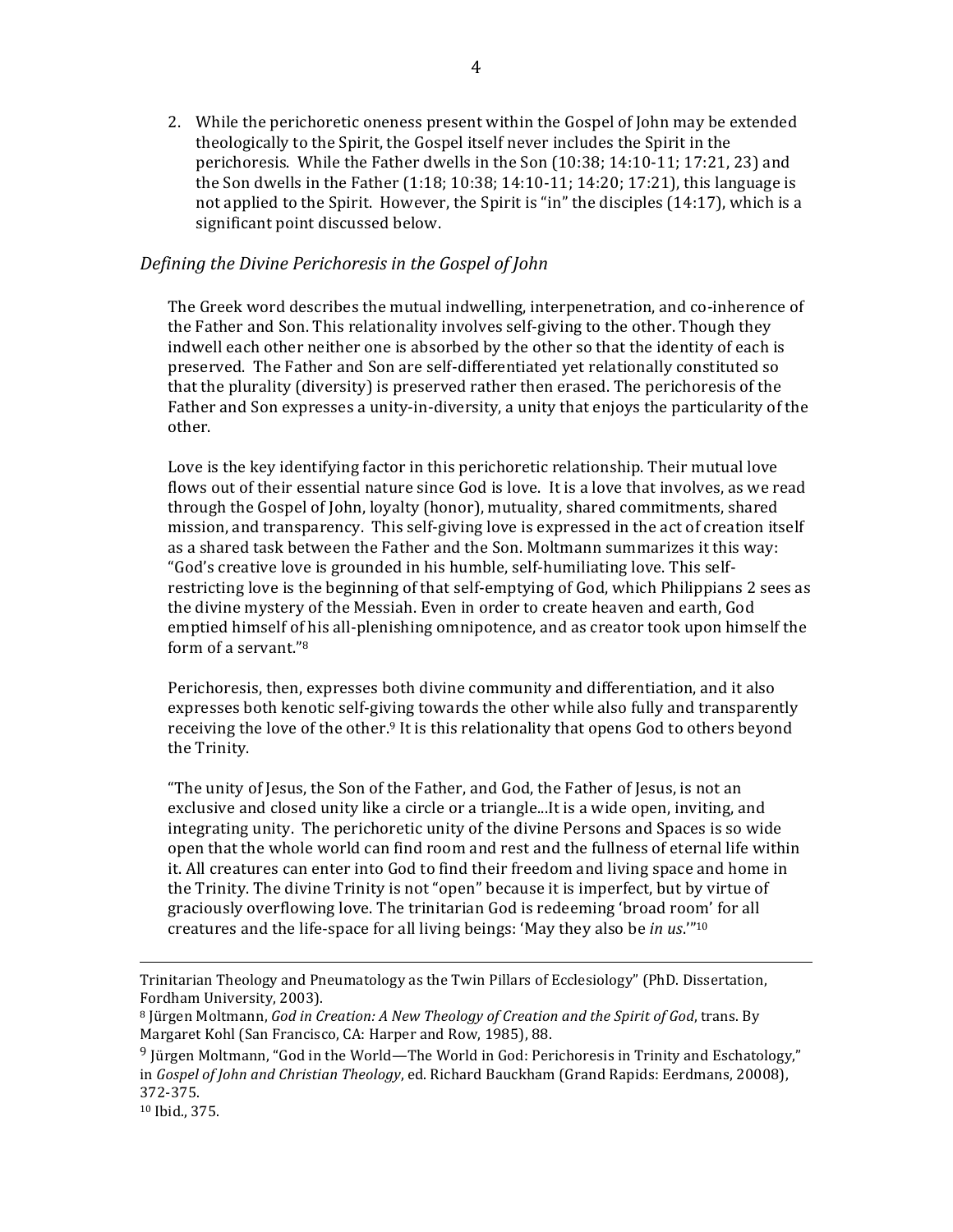## III. Reconciliation as Soteriology.

The Gospel of John depicts a "perichoretic soteriology reminiscent of the Orthodox doctrine of deification" or theosis.<sup>11</sup> The language of mutual indwelling is rooted in the relationship of the Father and Son, but the disciples are included in this perichoretic experience through the Son in the Spirit.



Through the indwelling of the Spirit in the disciple (14:17), the Son dwells in the disciple  $(14:18, 20, 23; 15:4-5; 17:23, 26)$ , and the disciple dwells in the Son  $(14:20; 15:4-5; 17:21)$ . Moreover, this mutual indwelling includes the disciple in the Father as well (14:20; 17:21 ["us"]). The role of the Paraclete (Spirit) in John is the "christianization or the divinization" of disciples as they are included in the periochertic experience shared by the Father and the  $Son<sub>.12</sub>$ 

Crump summarizes his chart in this way: "To that end, the mutually indwelling Father and Son send the Spirit to indwell disciples as the living presence of the glorified Jesus. In this way, every disciple participates in the divine interpenetration of the Son and the Father, producing the Johannine, perichoretic trio of Father-Son-disciple, a divine bi-unity perichoretically incorporating believers within the Son and the Father through the Spirit."13

Theologically, the inclusion of the disciples into the perichoretic life of the Father and Son is the reunion of the communal life God created. God created the world that the world might know God's love and experience life with God. But the world, by whatever means, became dominated by powers hostile to God, and the inhabitants of the world did not recognize the Son when he came to dwell among them. Salvation—the divine rescue—is the reunion of God and humanity. Johannine soteriological reconciliation is the mutual indwelling, that is, inclusion in the perichoretic life of the Father and the Son through the Spirit.

<sup>&</sup>lt;sup>11</sup> David Crump, "Re-examining the Johannine Trinity: Perichoresis or Deification," Scottish Journal of *Theology* 59.4 (2006) 395-412. I have copied the chart from Crump's article (p. 412).

<sup>&</sup>lt;sup>12</sup> Lawrence J. Lukemeyer, "The Role of the Paraclete (Jn. 16:7-15)," Catholic Biblical Quarterly 8  $(1946)$  227.

<sup>&</sup>lt;sup>13</sup> Crump, "Re-examining the Johannine Trinity," 412.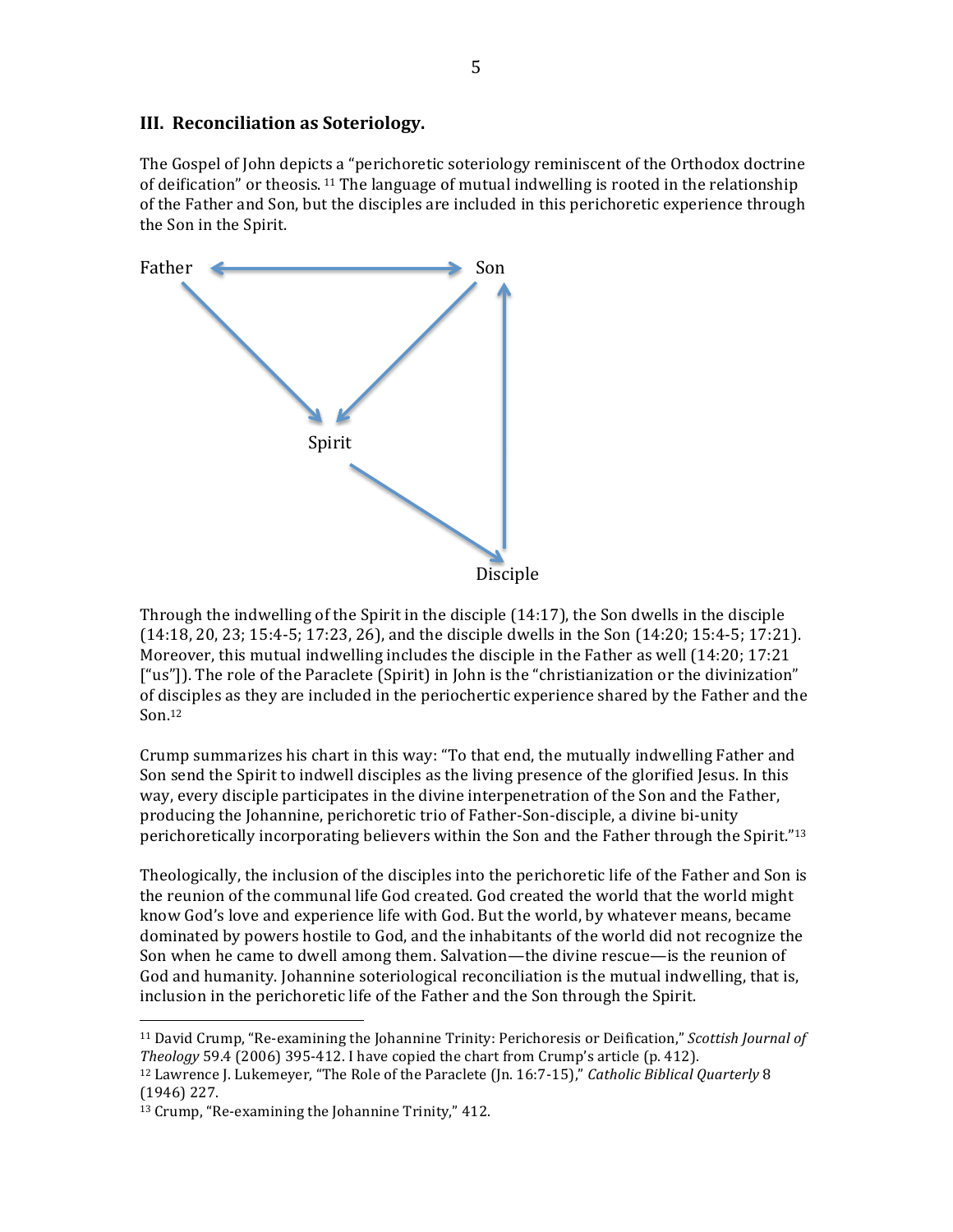## **IV. Reconciliation as Ecclesiology.**

The Gospel of John does not use the language of mutual indwelling to describe relationships between disciples. Rather, the mutual indwelling characterizes the relationship between disciples and God. In other words, the Gospel never explicitly identifies the relationship among disciples as perichoretic.

However, Jesus' prayer anticipates that the disciples will share a oneness that reflects or mirrors the oneness the Father and Son share. This oneness is experienced perichoretically as the Father and Son love each other. In the same way, Jesus prays for a oneness that the disciples experience through loving each other precisely *because* they themselves experience the perichoretic life of the Father and the Son. It is because the disciples know (indeed, are included in) the love the Father and the Son have for each other that they also love each other. The disciples share a common bond, that is, the common experience of the perichoretic life of the Father and Son through the Spirit. Consequently, they love each other because of and through that common bond.

At the table where Jesus demonstrated his kenotic, self-giving love for the disciples by washing their feet, Jesus gives the disciples a "new commandment, that you love one another. Just as I have loved you, you also should love one another. By this everyone will know that you are my disciples, if you have love for one another" (John 13:34-35).

The model and root of loving one another is, at the beginning of the Farewell Discourse, the love Jesus has for the disciples (13:34). At the end of the Farewell Discourse, the model and root of loving one another is the love the Father has for the disciples which is the same love the Father has for the Son (17:23). This table talk between Jesus and his disciples begins and ends with the central value of love.

|                         | John 13:31-35               | John 17:20-26                |
|-------------------------|-----------------------------|------------------------------|
| Eschatological Language | The Father will glorify the | That the disciples might see |
|                         | Son                         | the glory of the Son         |
| Comparative Language    | As I have loved you         | Father loved them as the     |
|                         |                             | Father loved the Son         |
| Relational Language     | Love one another            | That the disciples might be  |
|                         |                             | one                          |
| Missional Language      | By this everyone will know  | That the world may believe   |
|                         | that you are my disciples   | (know) that the Father sent  |
|                         |                             | the Son                      |

I think we must take the context of this "table talk" seriously. The actions at the table embody the "talk." John's Farewell Discourse, climaxed by a liturgical prayer, functions as commentary on the saving event of God in Christ through the Spirit. This commentary "happens" (a communication event) at the table (a meal,  $\delta \epsilon \times v$  in 13:2, 4), which John depicts as a fellowship of loving service. This event embodies the perichoretic love of the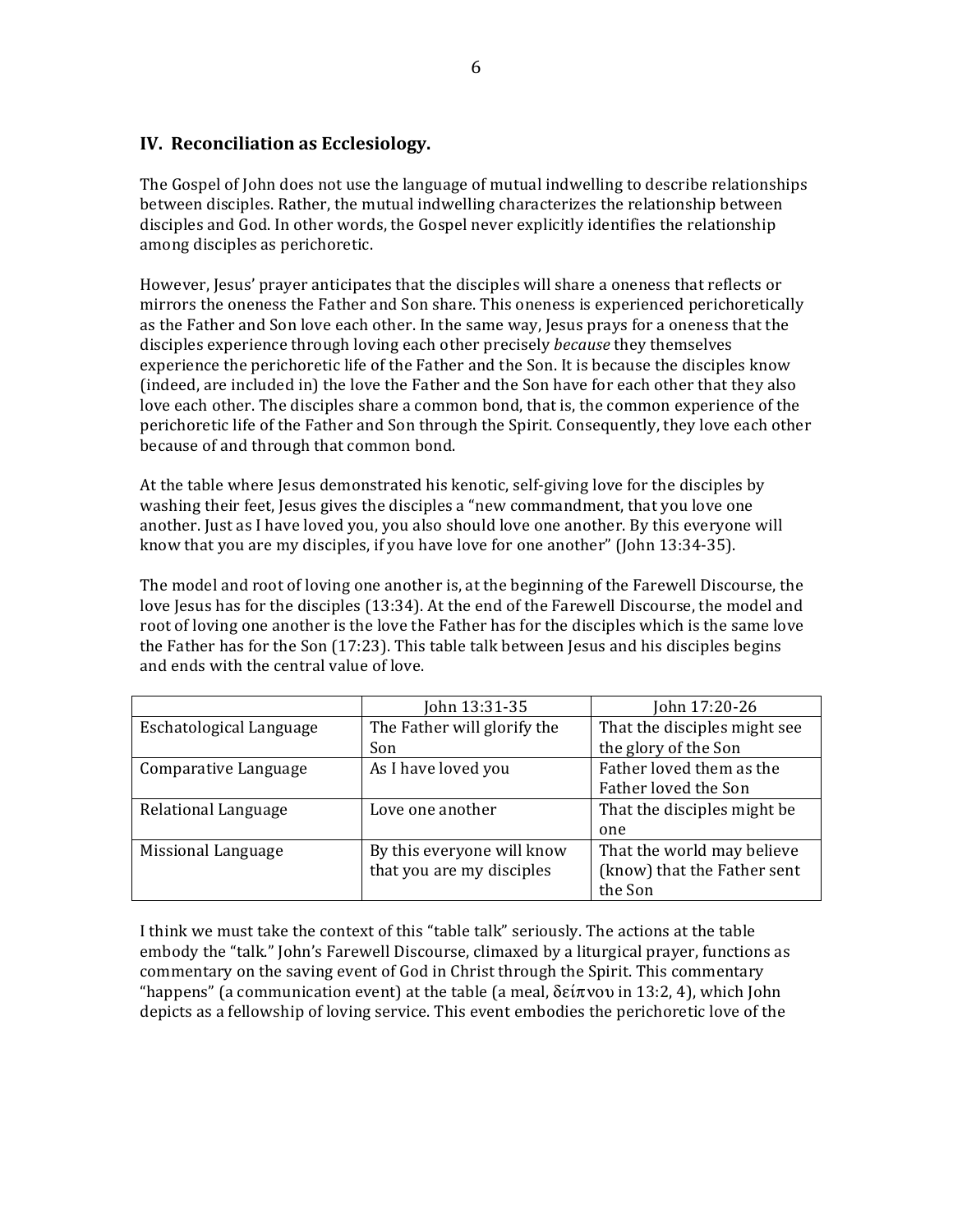Jesus for his disciples. This table and its "talk" interpret the passion and resurrection of Jesus in a Johannine sense.<sup>14</sup>

If we read John 6 as a theological understanding of the Eucharist, the language of mutual indwelling and eternal life reflects that the Johannine community regarded the sacred meal as a means of experiencing the divine life itself. John 6:56-57 is explicit: "Those who eat my flesh and drink my blood abide in me, and I in them (εν εμοί μένει κάγὼ εν αύτῶ). Just as the living Father sent me, and I live because of the Father, so whoever eats me will live because of me." In the Gospel of John, sacramental eating and drinking nourishes disciples with the eternal life of the one who lives and abides in the Father. The table, then, is not about memoralizing the death of Jesus but experiencing eternal life in the hope of the resurrection. "Those who eat my flesh and drink my blood have eternal life, and I will raise them up on the last day" (John 6:54). In effect, it is a concrete experience, in community, of the perichoretic life of the Triune God.

What sort of unity, then, does John 17 envision? The text is a banner one for the Stone-Campbell Movement as well as the Ecumenical Movement. Both desire the visible unity of the church, and both have struggled for a unity that visibly represents the oneness of the body of Christ.

I suggest that within the Farewell Discourse this "oneness" is expressed in a Eucharistic love feast even where diversity continues. When believers gather together around the table with self-giving love, they experience in a concrete and sacramental way the common bond that unites them, that is, the perichoretic love of the Triune God. Unity, then, is not best expressed in forms, institutions, and extended theological declarations as much as it is in the reality of the Eucharist in a loving community where we are nourished by the life of divine perichoresis.

## V. Reconciliation as Eschatology

In the late 19th century, B. F. Westcott, influenced by Eastern theology and shaped by Johannine traditions, suggested that creation was incomplete without incarnation, and that the resurrection of Jesus was the central event of the gospel which includes the redemption of creation.<sup>15</sup> I think this is headed in the right direction.

The Gospel of John begins with creation, but recognizes that the incarnation was the introduction of light into the darkness. The first day of creation in the Genesis account injected light into darkness, but it did not eliminate the darkness. Chaos, which we may associate with darkness, continued, and chaos afforded humanity the opportunity to tumble into darkness.

John 1:10 succinctly states the point: the incarnate Word "was in the world, and the world came into being through him; yet the world did not know him." The one through whom the

<sup>&</sup>lt;sup>14</sup> Hans-Ulrich Weidemann, "Eschatology as Liturgy: Jesus' Resurrection and Johannine Eschatology," in The Resurrection of Jesus in the Gospel of John, ed. Craig R. Koester (Tübingen: Mohr, 2008), 277-310.

<sup>&</sup>lt;sup>15</sup> Brooke Foss Westcott, The Gospel of the Resurrection: Thoughts on Its Relation to Reason and History (8th ed.; London: Macmillan, 1898).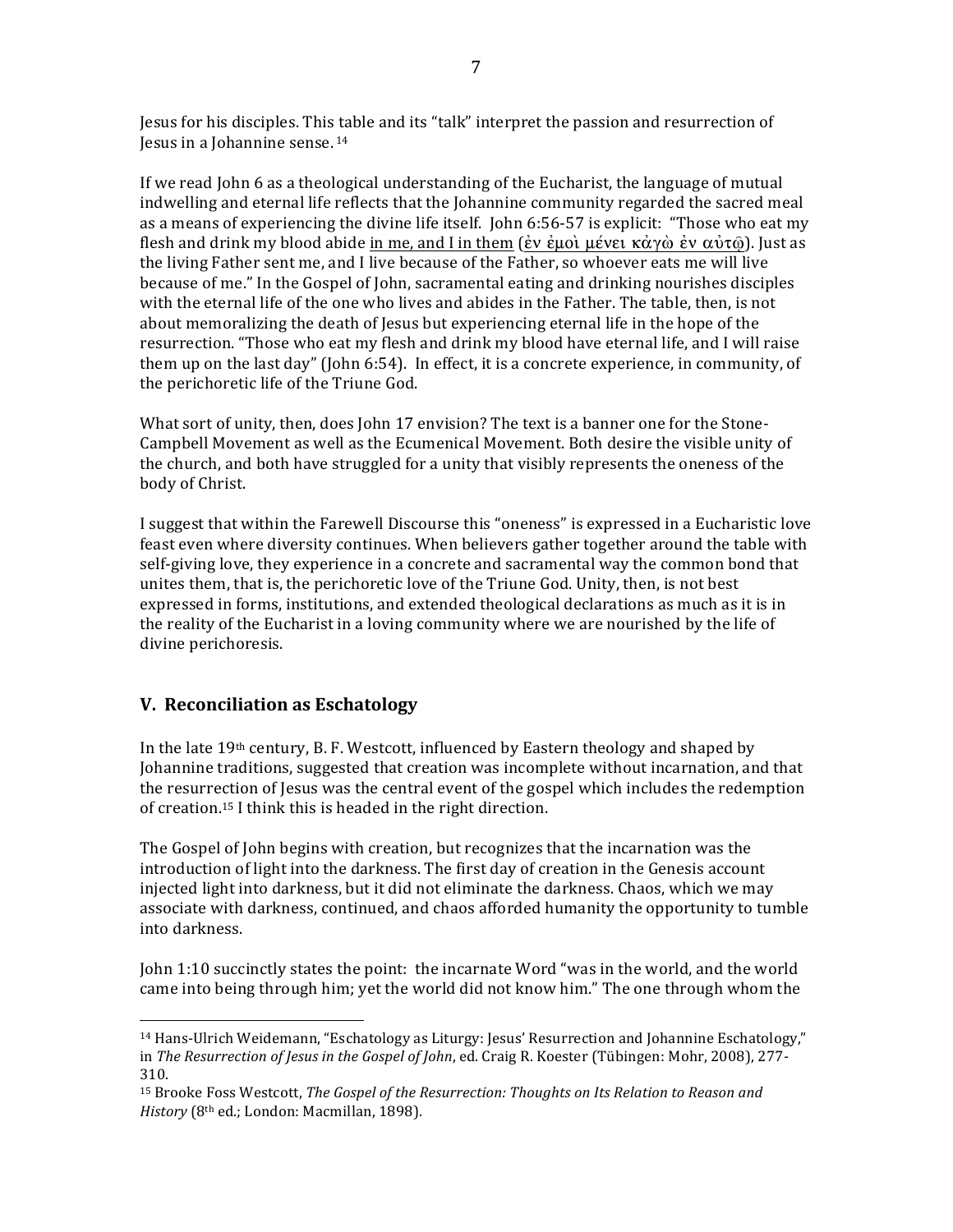world was created entered the world as light inserted into darkness ("the light shines in the darkness," John 1:5), but the world did not know its own creator, and further the world could not overcome its creator ("the darkness did not overcome it," John 1:5). The incarnation completes creation and defeats the darkness through kenotic suffering that results in the inauguration of new creation through the resurrection.

In this connection, John Painter argues that "both creation and the incarnation flow from the relationship between the Logos and God and between the Father and the Son, and that the incarnation is the source of the resurrection of Jesus, which both foreshadows and is instrumental in fulfilling the purposes of God in creation."<sup>16</sup> The shared love of the Father and Son overflows in creation (John 17:24-26), and it also moves the incarnational sending of the Son for the sake of the world (John 3:16). Both creation and incarnation flow from the perichoretic love of the Father and Son. The resurrection of the Son, after his kenotic suffering, is the triumph of the love of the Father and Son over chaos and darkness, which promises a future life in a resurrection for all creation which is new creation.

Johannine eschatology is often characterized as "realized eschatology," or better—in my judgment—"inaugurated" eschatology.<sup>17</sup> While some, following C. H. Dodd among others, advocated an overrealized eschatology that eliminated any futurist dimensions, most recognize that the Gospel of John has both present and future elements though there is a decided emphasis on the present experience of eternal life.<sup>18</sup>

One of the traditional futurist texts in the Gospel of John is 14:1-3 where Jesus promises to prepare a place for us in his Father's house where there are, traditionally rendered, "many mansions" (KJV;  $\mu$ ov $\alpha\lambda$   $\pi$ o $\lambda\lambda\alpha$ i). While some suggest that Jesus is going to heaven (God's dwelling place) to prepare a place for his disciples in heaven and, consequently, the Johannine hope is to escape this world, a better reading is to read this through the lens of a new eschatological temple. Jesus is returning to the Father's house (the heavenly temple), God's dwelling place, to secure the heavenly temple for his people. This temple, when the last day arrives, will descend upon the new heaven and new earth.<sup>19</sup>

But this future reality-when God will dwell with humanity in a new heaven and new earth—is already, in some sense present, through the perichoretic love of God. On the day when the Spirit comes to dwell in the disciples (John  $14:17$ ), the disciples will know that "I am in my Father, and you in me, and I in you" (John 14:20). In this relationship, the disciples love the Father, and the Father and Son love the disciples (John 14:21). This loving relationship—where the disciples love the Father and the Father loves them—is identified with the moment when the Father and Son will come and "make our home" ( $\mu$ ovήν  $\pi \alpha \rho$ ) αύτῶ ποιησόμεθα) with the disciples (John 14:23). The "dwelling place" Jesus promises to prepare while he is absent is already present in the loving perichoretic life of God that the disciples experience through the Spirit. Though already present, it is also a future promise in which the disciples and creation itself will fully participate in the new heaven and new earth.

<sup>&</sup>lt;sup>16</sup> Cf. John Painter, "The Light Shines in the Darkness...': Creation, Incarnation, and Resurrection," in in The Resurrection of Jesus in the Gospel of John, ed. Craig R. Koester (Tübingen: Mohr, 2008), 21-45. <sup>17</sup> Antony Hoekema, The Bible and the Future (Grand Rapids: Eerdmans: 1979), 17-18.

<sup>&</sup>lt;sup>18</sup> Cf. Alan R. Culpepper, "Realized Eschatology in the Experience of the Johannine Community," in The Resurrection of Jesus in the Gospel of John, ed. Craig R. Koester (Tübingen: Mohr, 2008), 253-276. <sup>19</sup> There are, of course, alternative readings.